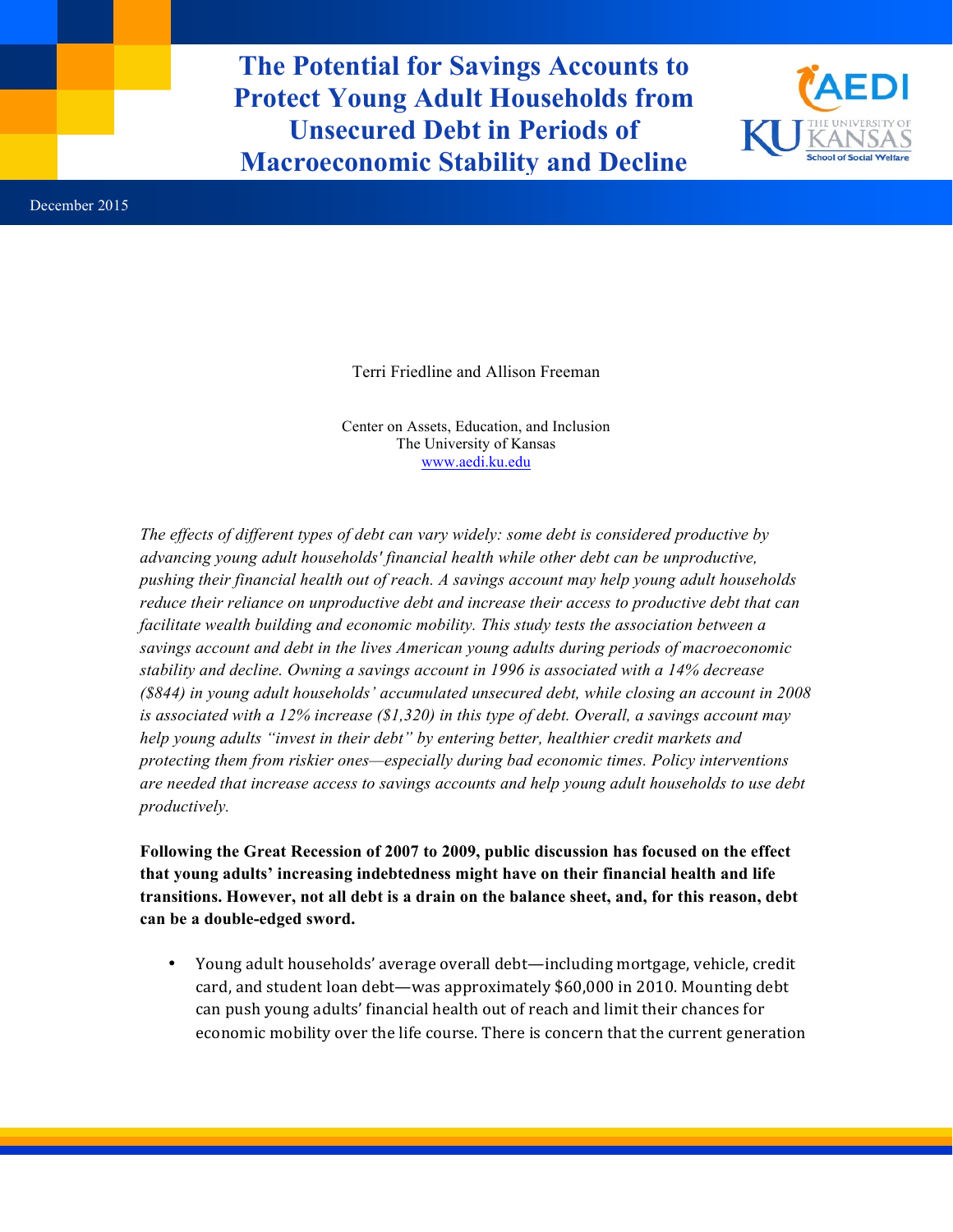of young adults may be delaying life transitions such as marriage, parenthood, and homeownership in part due to their accumulated debt.<sup>1</sup>

- In some cases, debt can be used in productive ways that might promote financial health by building one's credit and improving one's financial standing: mortgage debt undertaken on a home that generates equity is one example of this. A borrower who makes regular mortgage payments has the benefits of improving their credit score and investing in a type of debt that may eventually increase wealth via home equity.
- In other cases, however, debt can act as a drain on resources rather than an investment in future gain, and it is therefore unproductive. For instance, paying down high interest on credit through long repayment plans is an example of this type of debt.<sup>2</sup> A borrower who falls behind on their credit card payments pays high interest on the outstanding debt.

**Young adults' reliance on and use of debt is intricately tied to the asset side of their balance sheets. A simple financial product like a savings account may help young adults to accumulate more savings and liquid assets, diversify their asset portfolios, access secured debt, and avoid overreliance on unsecured debt.**

- Owning or opening a savings account is associated with young adults' healthier balance sheets, like having more diverse financial portfolios and accumulating more savings and liquid assets. $3$  When a young adult opens a savings account, this account is associated with adding \$50 to their accumulated savings and liquid assets. In addition, the account is associated with opening checking accounts, retirement accounts, and stocks that, when their values are combined, contribute over \$5,000 to their accumulated liquid assets.
- Young adults who have savings and liquid assets may have the financial resources to better weather unexpected changes in income or expenses and to further invest in their futures.<sup>4</sup> Finding strategies that facilitate asset acquisition and accumulation may help steer young adults toward healthier balance sheets and may increase their chances for economic mobility.
- Given that a savings account appears to help young adults develop healthier balance sheets by accumulating savings and liquid assets, a savings account may also help them to use productive debt and protect them from relying too heavily on unproductive debt.

 $\overline{a}$ 

 $1$  Hodson, R., & Dwyer, R. (2014). *Millennials and money: The impact of debt on young adults' financial* life transitions. Denver, CO: National Endowment of Financial Education.

Houle, J., & Berger, L. (2015). Is student loan debt discouraging homeownership among young adults?

*Social Service Review, 89*(4), 1-33. *2 Auguedia: Young adult debt across three cohorts. <i>Social Problems, 61*(3), *2* Houle, J. (2014). A generation indebted: *Young adult debt across three cohorts. <i>Social Problems, 6* 448-465.<br> $3$  Friedline, T., Johnson, P., & Hughes, R. (2014). Toward healthy balance sheets: Are savings accounts a

gateway to young adults' asset diversification and accumulation? *Federal Reserve Bank of St. Louis Review, 96*(4), 359-389.

<sup>&</sup>lt;sup>4</sup> Bell, D., & Blanchflower, D. (2011). Young people and the Great Recession. *Oxford Review of Economic Policy, 27*(2), 241-267.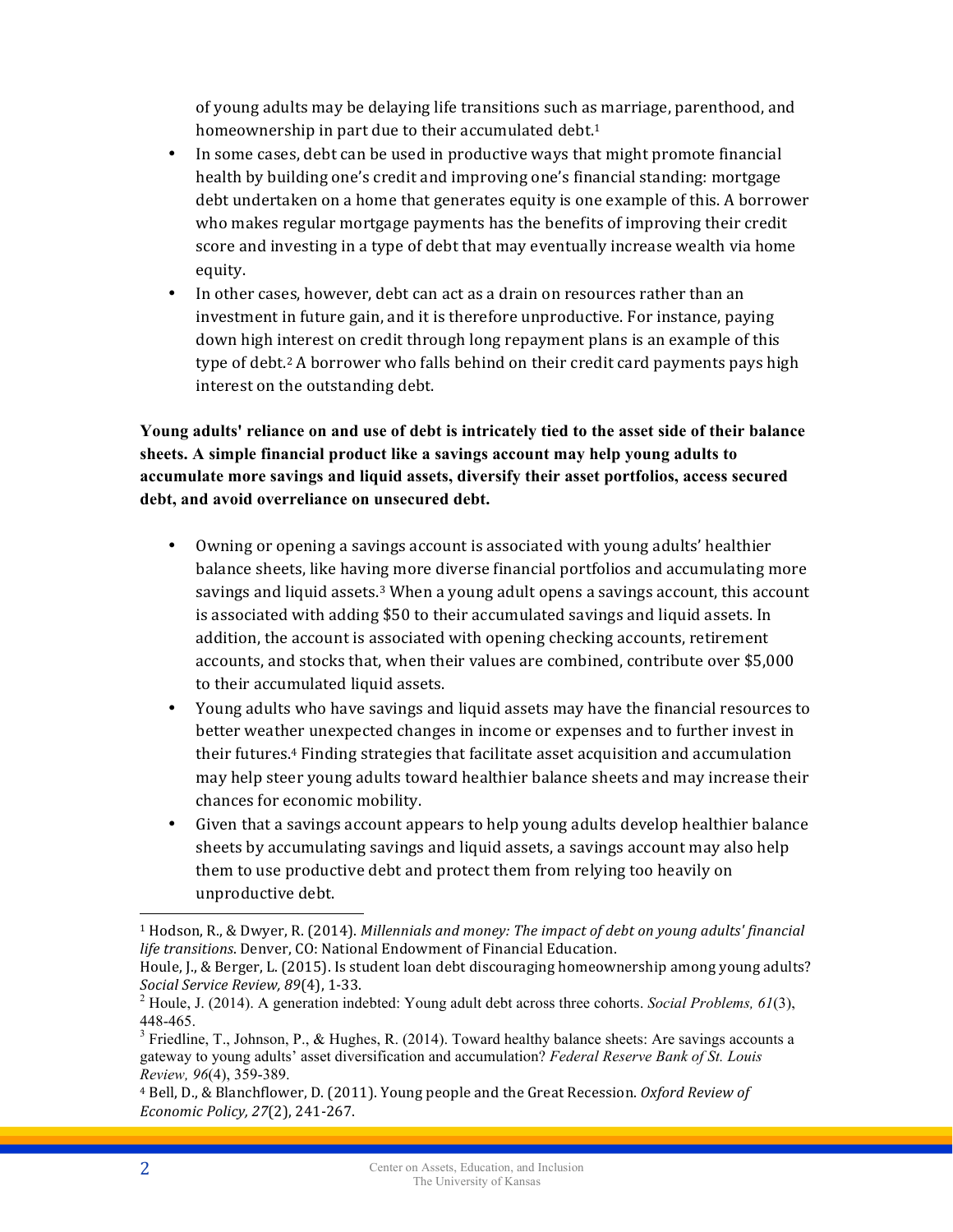**After examining the use of secured and unsecured debt among 114,883 households headed by young adults in 1996 and 2008, a new study finds that owning a savings account may help young adults "invest in their debt" by entering better, healthier credit markets and protecting them from riskier ones. 5**

- Young adult households in 2008 accumulate significantly more debt of all types compared to their counterparts in 1996. Households in 2008 accumulate of 23% more total debt, 16% more secured debt, and 48% more unsecured debt. This pattern confirms the lending and borrowing histories represented by these distinct macroeconomic periods, particularly that young adult households' increased debt coincides with the start of the Great Recession.
- A savings account is associated with households' acquisition and accumulation of secured, productive debt—a relationship that exists in both periods of macroeconomic stability and decline. This suggests that a savings account may provide households with a gateway to productive debt.
	- $\circ$  A savings account has the strongest relationships with secured, productive in 2008 during the Great Recession when households may have struggled to take on new debt as credit markets contracted.
	- $\circ$  In contexts like the Great Recession when borrowing becomes more difficult, a savings account may facilitate borrowers' connection to lending markets and help them to demonstrate creditworthiness.
- Owning a savings account is associated with protecting households from accumulating unsecured debt, which may be more costly to—and thus riskier for the health of their balance sheets. In comparison, closing a savings account may expose households to risk.
	- $\circ$  Owning a savings account in 1996 is associated with a 14% decrease in the value of households' accumulated unsecured debt, or about \$844. This amount is almost twice the average payday or cash advance loan of \$500 and, while this amount might seem small, the money that young adult households save by decreasing their unsecured debt could add up quickly.<sup>6</sup>
	- $\circ$  Closing a savings account and potentially losing one's connection to the financial mainstream in 2008 is associated with accumulating 12% more unsecured, unproductive debt, or \$1,320, during the Great Recession of late 2000s.

 $\overline{a}$ 

 $5$  This study examined cross-sectional data from 114,883 young adult households ages 18 to 40 that participated in the 1996 and 2008 waves of the Survey of Income and Program Participation (SIPP). In order to measure a savings account in a way that captured whether or not, and when, young adult heads of households owned, opened, or closed an account, quarterly histories were used that tracked a savings account retrospectively over one previous calendar year. The analyses controlled for such things as young adults' race, gender, education level, quarterly earned income, and home ownership. Double hurdle models separately examined the probability that young adult households acquired and accumulated secured and unsecured debt.

<sup>6</sup> Consumer Financial Protection Bureau. (2014). *CFPB data point: Payday lending*. Washington, DC: The CFPB Office of Research.